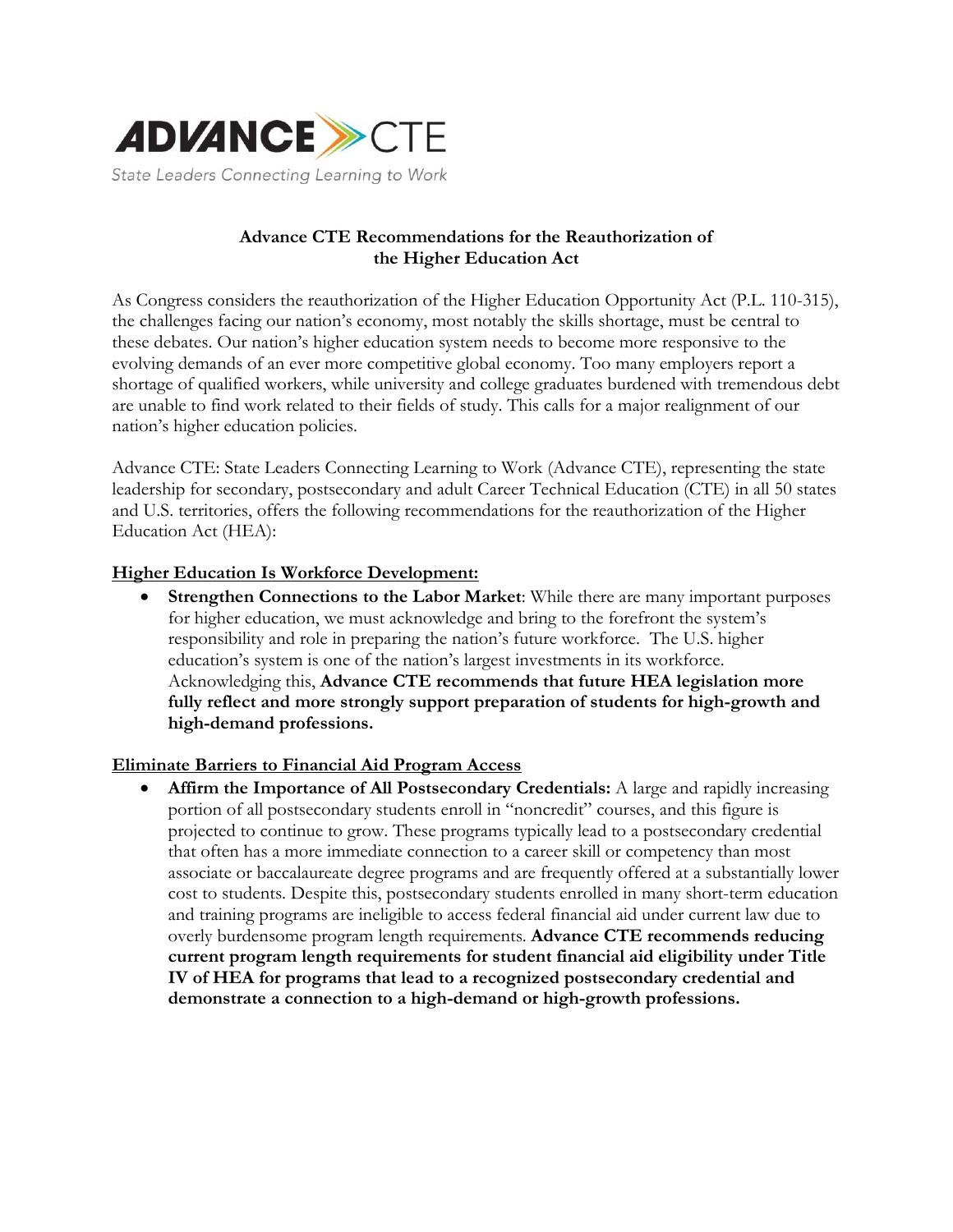- **Increase Support for Non-traditional Students to Succeed in Postsecondary Education**: Through the implementation of career pathways systems and CTE programs of study, an increasing number of nontraditional students (those over the age of 24) are enrolling in postsecondary education to acquire additional skills to stay competitive in the labor market. These adult learners often face barriers to postsecondary completion and federal higher education policy has not kept pace with the additional needs of these students. Where possible, HEA should support programs that afford greater opportunities to earn credit for prior learning — either from experiences on the job or in the classroom. Moreover, to effectively support these nontraditional students, **Advance CTE recommends that HEA legislation support equitable access to federal financial aid and other wrap-around institution-based support services such as child care, tutoring and job search assistance.**
- **Reinstate Ability-to-Benefit**: Education and training beyond high school is increasingly becoming a prerequisite to entry into today's modern economy. Yet since 2012, students who do not have a high school diploma but have demonstrated the ability to take postsecondary coursework have been prevented from accessing federal financial aid. Students of all ages, experience levels and backgrounds should have the opportunity to accelerate their learning and work towards a postsecondary credential while simultaneously acquiring other necessary academic or basic education and knowledge. The I-BEST program in Washington state, for instance, facilitates this type of learning and new legislation should elevate and promote this concept where possible. To accomplish this, **Advance CTE recommends reinstating the "Ability-to-Benefit" provisions in Title IV of current law to support low-skilled adults and youth seeking to attain a postsecondary credential and improve their career prospects.**
- **Restore Year-round Pell**: Since 2010, the ability to award two Pell Grants in a single award year, known also as "year-round Pell" has been eliminated. This has prevented students who are continuously enrolled in a program from receiving the necessary financial resources to earn their postsecondary degree or credential at a faster rate. These resources are vital to uninterrupted student learning, increase student persistence and promote program completion rates. As such, **Advance CTE recommends reinstating year-round Pell as a way to empower students to use aid resources tailored to the pace of their studies.**

## **Streamline Data Collection and Ensure Cross-systems Alignment**

 **Adopt Common Performance Metrics**: Programs supported through federal legislation such as HEA, the Workforce Innovation and Opportunity Act (WIOA), the Carl D. Perkins Career and Technical Education Act (Perkins) and the Elementary and Secondary Education Act (ESEA), have unique purposes but oftentimes serve overlapping populations. Each statute maintains distinctive accountability and performance metrics that create a reporting burden for states and institutions while decreasing the value and integrity of the data collected. **Advance CTE recommends the creation of common measures, where practical, to align workforce and education programs as well as the adoption of related common terminology and measurement methods.**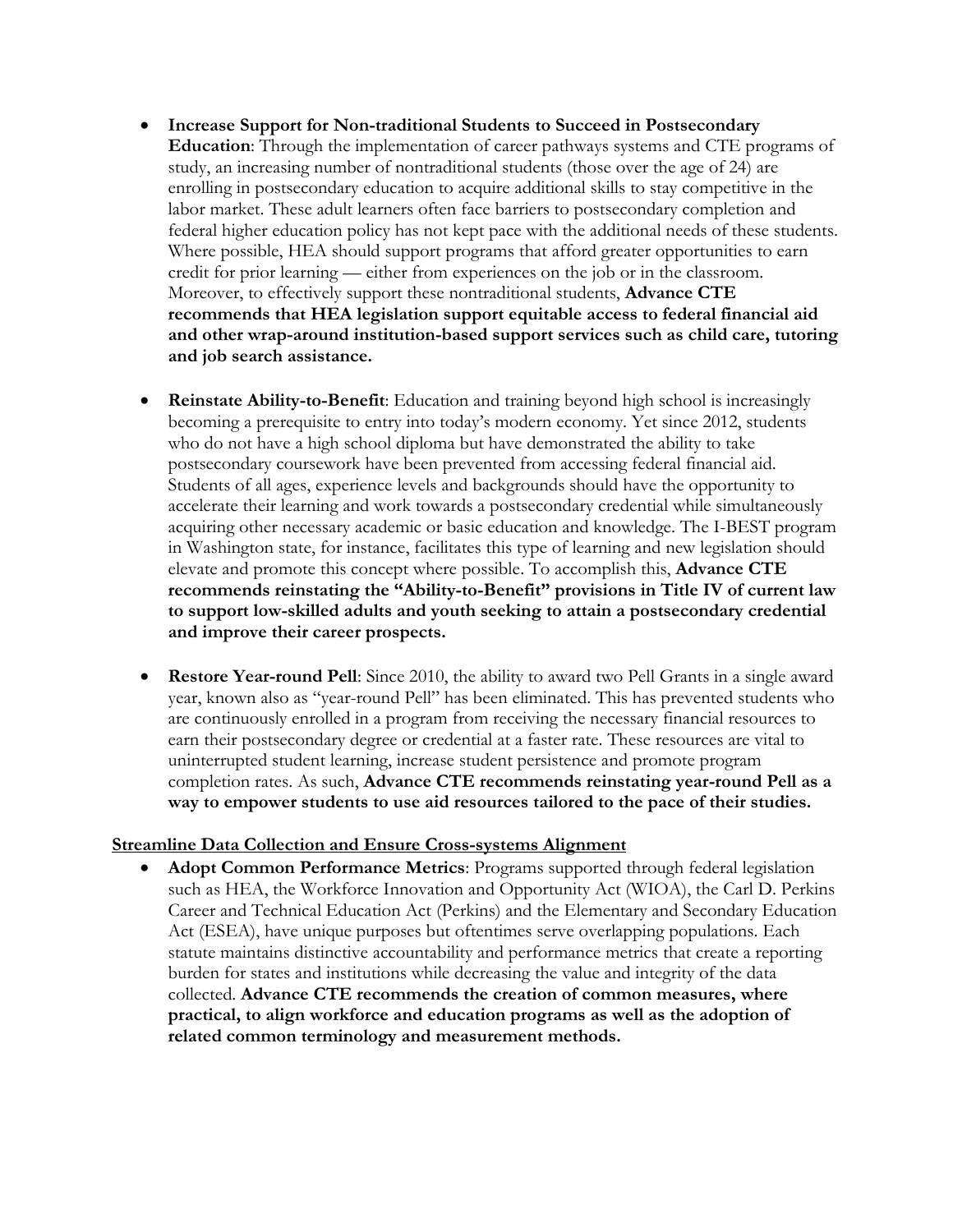- **Promote Cross-systems Collaboration**: State education systems should support seamless student transitions between the secondary and postsecondary education levels to ensure that they work together collaboratively rather than in isolation. To build upon existing state efforts, **Advance CTE recommends that future HEA legislation promote a smooth transition to postsecondary education, and ultimately the workforce, by incentivizing program models such as dual or concurrent enrollment, programs of study and career pathways.**
- **Develop and Expand Statewide Data System Capacity**: The ultimate role of postsecondary education is to prepare students for rewarding careers that promote economic self-sufficiency and align the nation's talent pipeline to economic sectors of high demand and high growth. To achieve this, a newly reauthorized HEA must hold programs and institutions accountable for the employment outcomes of their students. However, current law restricts the collection of the information necessary to do this and prevents adequate program evaluation of other critical student outcomes. To that end, **Advance CTE recommends repealing the current law's ban on the creation of a student unit record system; future HEA legislation should also incentivize the development of state longitudinal data systems that enable sharing of data within and among states.**

## **Increase Flexibility for Innovative Educational Models**

- **Promote Competency-Based Learning**: Postsecondary CTE programs have been on the forefront of one of the most innovative efforts in modern education— the transition away from seat time in favor of competency-based education that allows students to progress through a program as they master and demonstrate specific skills and competencies. The Experimental Sites Initiative, contained in current law, supports such programs in limited instances and should be expanded to further demonstrate the efficacy of competency-based postsecondary education programs. To build on these efforts, **Advance CTE recommends greater flexibility be given to states and postsecondary institutions to implement innovative programs and strategies that use a competency-based learning approach.**
- **Expand Career Guidance and Advisement:** Given the changing nature of the workplace, students need greater opportunities to explore various career pathways to familiarize themselves with the career options available — and their related educational and skill requirements — before and during their postsecondary education program of choice. Supplemented with robust guidance and advisement, these activities help students make more informed choices regarding which postsecondary education program will best prepare them to successfully transition into a rewarding career. **Advance CTE therefore recommends that future HEA legislation support and encourage career exploration, guidance and advisement throughout the entire educational spectrum.**